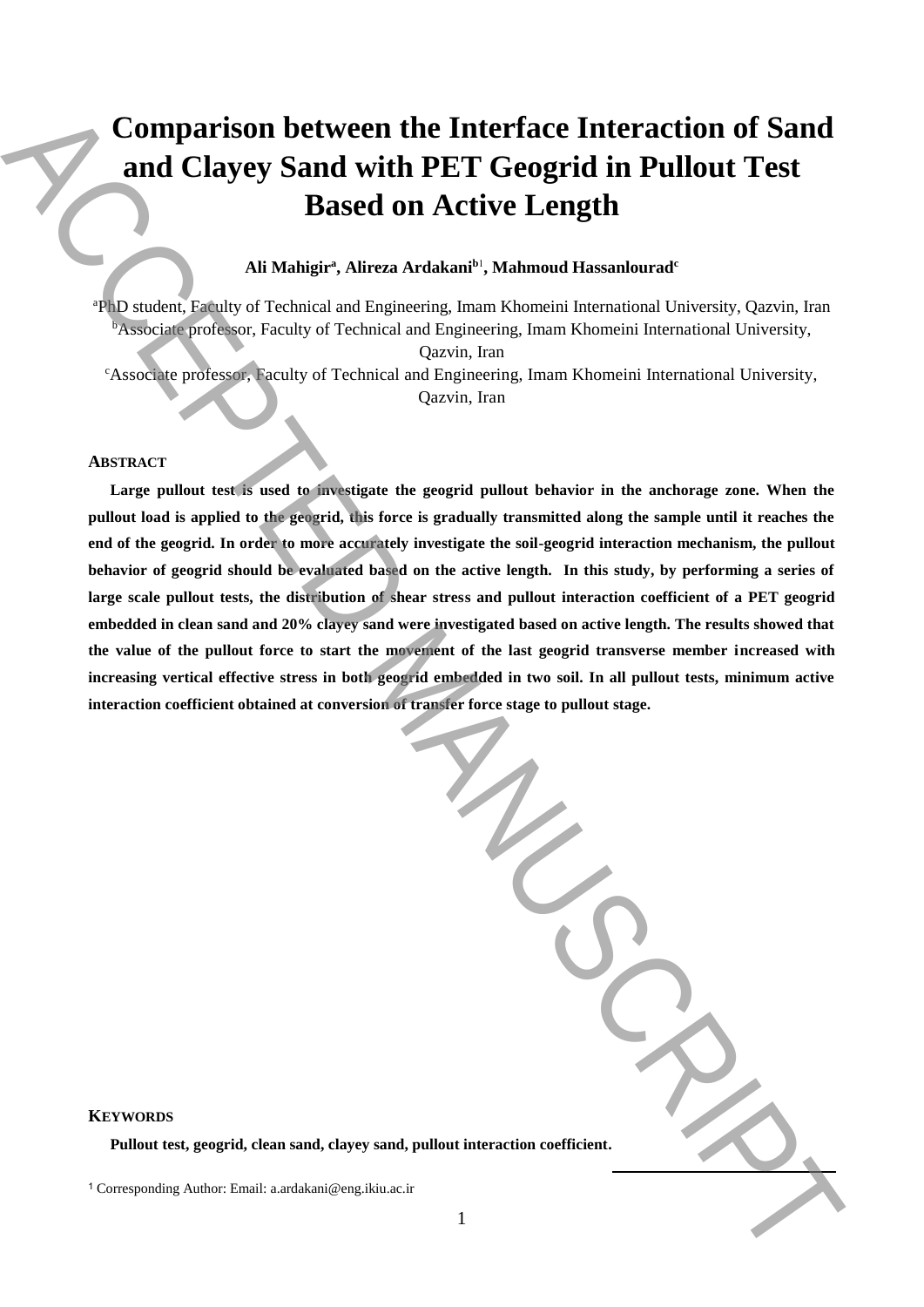# **1. Introduction**

#### **2. Materials**

# **Table 1. Physical and mechanical characteristics of the used soil [4]**

| Sand           |                     | Clay           |                               | clayey sand                   |  |
|----------------|---------------------|----------------|-------------------------------|-------------------------------|--|
| <b>USCS</b>    | <b>SP</b>           | <b>USCS</b>    | CL                            | SC                            |  |
| $D_{50}$       | 0.77<br>(mm)        | LL             | 42 (%)                        | $0.62$ (mm)                   |  |
| C <sub>u</sub> | 2.14                | PL             | 28 (%)                        | 8.7(%)                        |  |
| Cc             | 0.89                | PI             | 14(%)                         | 20.59<br>(kN/m <sup>3</sup> ) |  |
| $G_s$          | 2.65                | Gs             | 2.62                          | 36.6 <sup>o</sup>             |  |
| OMC            | 10(%)               | OMC            | 23(%)                         | 14.83 (kPa)                   |  |
| $\gamma$ dmax  | 15.89<br>$(kN/m^3)$ | $\gamma$ dmax  | 14.91<br>(kN/m <sup>3</sup> ) |                               |  |
| $\phi_{\rm p}$ | 39.2°               | $\phi_{\rm p}$ | 10 <sup>o</sup>               |                               |  |
| C              | 5.57 (kPa)          | C              | 23.2 (kPa)                    |                               |  |

**Table 2. Properties of GPGRID 80/30 (GP1) and GPGRID 110/30 (GP2)**

| 1. Introduction                                                                                                                                                                 | Sand                                                                 |                                 | Clay                      |                                   | clayey sand                   |
|---------------------------------------------------------------------------------------------------------------------------------------------------------------------------------|----------------------------------------------------------------------|---------------------------------|---------------------------|-----------------------------------|-------------------------------|
| One of the most important parameters for design of the                                                                                                                          | <b>USCS</b>                                                          | ${\rm SP}$                      | <b>USCS</b>               | $\ensuremath{\textup{CL}}\xspace$ | ${\rm SC}$                    |
| reinforced soil structures are pullout resistance and soil-<br>geogrid interaction coefficient at interface. For this<br>purpose, large scale pullout tests are usually used to | $D_{50}$                                                             | 0.77<br>(mm)                    | ${\rm LL}$                | 42 (%)                            | $0.62$ (mm)                   |
| determine the soi-geogrid parameters at the interface.<br>To more accurately investigate the interaction between                                                                | C <sub>u</sub>                                                       | 2.14                            | $\mathbf{P}\mathbf{L}$    | 28 (%)                            | 8.7(%)                        |
| soil and geogrid, the active length of geogrid should be<br>determined during pullout tests. Moraci and Recalcati                                                               | Cc                                                                   | 0.89                            | PI                        | 14(%)                             | 20.59<br>(kN/m <sup>3</sup> ) |
| [1] studied the behavior of three types of HDPE<br>geogrids under different effective vertical stresses in                                                                      | $\mathbf{G}_{\text{s}}$                                              | 2.65                            | $\mathbf{G}_{\mathrm{s}}$ | 2.62                              | $36.6^\circ$                  |
| sandy soil and obtained the interaction coefficient of                                                                                                                          | OMC                                                                  | 10(%)                           | OMC                       | 23 (%)                            | 14.83 (kPa)                   |
| soi-geogrid interface in both peak and residual states<br>based on total geogrid length. Their results indicated<br>that peak and residual soil-geogrid interface coefficient   | $\gamma$ dmax                                                        | 15.89<br>(kN/m <sup>3</sup> )   | $\gamma$ dmax             | 14.91<br>(kN/m <sup>3</sup> )     |                               |
| decreases as vertical effective stress increases. Ferreira                                                                                                                      | $\phi_{\rm p}$                                                       | 39.2°                           | $\phi_{\rm p}$            | 10 <sup>o</sup>                   |                               |
| et al. [2] investigated the pullout behavior of four<br>different types of geosynthetics including two geogrid,                                                                 | $\mathsf C$                                                          | 5.57 (kPa)                      | ${\bf C}$                 | 23.2 (kPa)                        |                               |
| one geotextile and one geocomposite embedded in                                                                                                                                 | <b>OMC: Optimum Moisture Content</b>                                 |                                 |                           |                                   |                               |
| granite residual soil at different relative densities. They<br>found that with increasing relative soil density, the<br>pullout interaction coefficient based on total length   | Table 2. Properties of GPGRID 80/30 (GP1) and GPGRID<br>110/30 (GP2) |                                 |                           |                                   |                               |
| decreases. Cardile et al. [3] evaluated the pullout<br>behavior of two HDPE geogrid embedded in sandy soil<br>at different lengths. They calculated the soil-geogrid            | Geogrid                                                              |                                 | GPGRID80/30<br>(GP1)      |                                   | GPGRID110/30<br>(GP2)         |
| interface coefficient as well as shear stress based on the                                                                                                                      | Raw material                                                         |                                 | PET<br>PET                |                                   |                               |
| active length of geogrid. In order to investigate the<br>effect of fine content and geogrid stiffness on the<br>pullout interaction coefficient, this study investigated        | Coating                                                              |                                 | PVC <sup>1</sup>          |                                   | <b>PVC</b>                    |
| the pullout behavior of two types of uniaxial PET<br>geogrid with same geometrical structure embedded in                                                                        | Ultimate longitudinal<br>tensile Strength (Tult)                     |                                 | 80 (kN/m)                 |                                   | 110 (kN/m)                    |
| clean sand and 20% clayey sand based on active length.<br>2. Materials                                                                                                          | Ultimate                                                             | lateral<br>tensile Strength     | $30$ (kN/m)               |                                   | $30$ (kN/m)                   |
| The soil used in this study is clean sand and clayey<br>sand. Clayey sand was prepared from a combination of                                                                    | $T_{ult}$                                                            | Longitudinal strain at 12 (%)   |                           |                                   | 12(%)                         |
| uniform silica firoozkooh sand and 20% kaolinite clay,<br>measured based on dry weight of sand. Pullout tests<br>were carried out on two types of polyester uniaxial            | Longitudinal tensile<br>stiffness at 5% strain                       |                                 | $690$ (kN/m)              |                                   | 860 (kN/m)                    |
| geogrid (PET) under brand name GPGRID 80/30 (GP1)<br>and GPGRID 110/30 (GP2). Table 2 shows the<br>geometrical and mechanical specifications of these two                       | Aperture                                                             | (longitudinal)                  | $size, -33$ (mm)          |                                   | $33$ (mm)                     |
| types of geogrid prepared by the manufacturer.                                                                                                                                  | Aperture<br>(transverse)                                             | size,                           | $25 \text{ (mm)}$         |                                   | $25 \text{ (mm)}$             |
| In order to determine the physical and mechanical<br>properties of two types of soil, laboratory tests were<br>performed according to appropriate ASTM standards.               |                                                                      | Thickness $(B)$                 | $2$ (mm)                  |                                   | $2$ (mm)                      |
| The physical properties and shear strength parameters of<br>clean sand and clayey sand are given in Table 1.                                                                    | 3. Results and Discussion                                            |                                 |                           |                                   |                               |
| Table 1. Physical and mechanical characteristics of the<br>used soil [4]<br>2                                                                                                   |                                                                      | <sup>1</sup> Polyvinyl chloride |                           |                                   |                               |
|                                                                                                                                                                                 |                                                                      |                                 |                           |                                   |                               |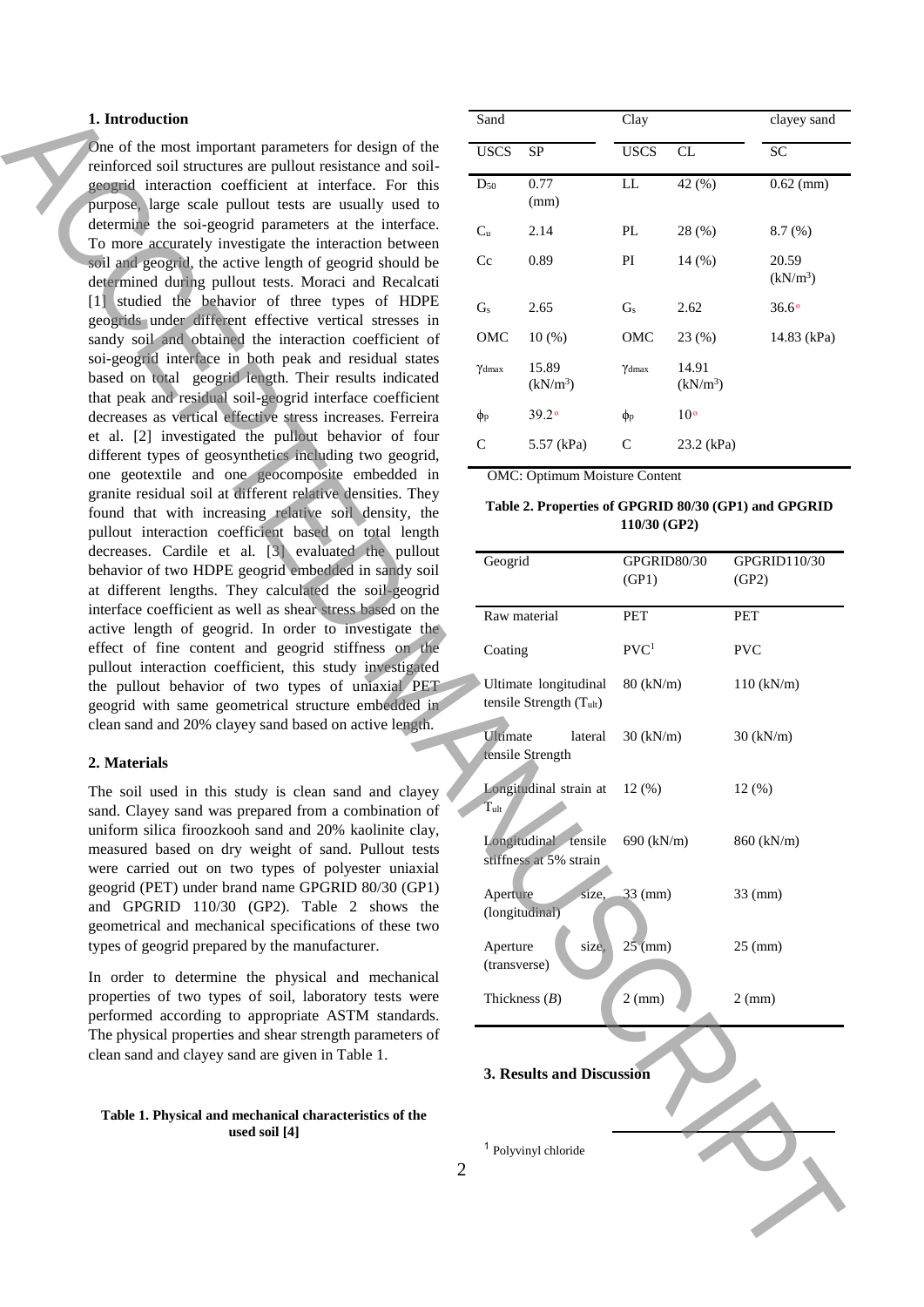The variation of the active pullout interaction coefficient versus the frontal displacement of GP1 and GP2 geogrid samples embedded in clean sand and clayey sand under vertical effective stresses of 20, 40 and 60 kPa are shown in Figure 1. Similar to the trend observed for active shear stress, the values of active pullout interaction coefficient in small frontal displacements is large and decreases with increasing frontal displacement until the pullout stage occurs. In all experiments performed on two types of geogrid embedded in two types of soil, the lowest value of the active pullout interaction coefficient obtained at the point of conversion of the pullout stage to the pullout stage (moment of movement of the last transverse member). The pullout interaction coefficient at the end of experiments for GP1 embedded in clean sand and clayey sand and GP2 in clayey sand decreases with increasing vertical effective stress. Previous studies in the field of calculating the pullout interaction coefficient considered a constant value for this coefficient during the pullout test. However, the present study shows that the value of the pullout interaction coefficient changes with increasing the frontal displacement of geogrid, and considering a constant value for it can lead to sometimes conservative,non-economic or risky designs.



**Figure 1. The variation of pullout interaction coefficient versus frontal displacement under different vertical effective stress for a) GP1 in clean sand b) GP2 in clean sand c) GP1 in clayey sand d) GP2 in clayey sand**

## **4. Conclusions**

- 1- The value of the pullout force required to start the last transverse member of the geogrid increased with increasing the vertical effective stresses in both geogrid embedded in clean sand and clayey sand.
- 2- In all experiments performed on two types of geogrid embedded in clean sand and clayey sand, the lowest value of the active pullout interaction

coefficient obtained at the point of the load transfer stage to the pullout stage.

# **5. References**

[1] N. Moraci, P. Recalcati, Factors affecting the pullout behaviour of extruded geogrids embedded in a compacted granular soil, Geotextiles and compacted granular soil, Geotextiles and Geomembranes, 24(4) (2006) 220-242.

[2] F. Ferreira, C. Vieira, M. Lopes, D. Carlos, Experimental investigation on the pullout behaviour of